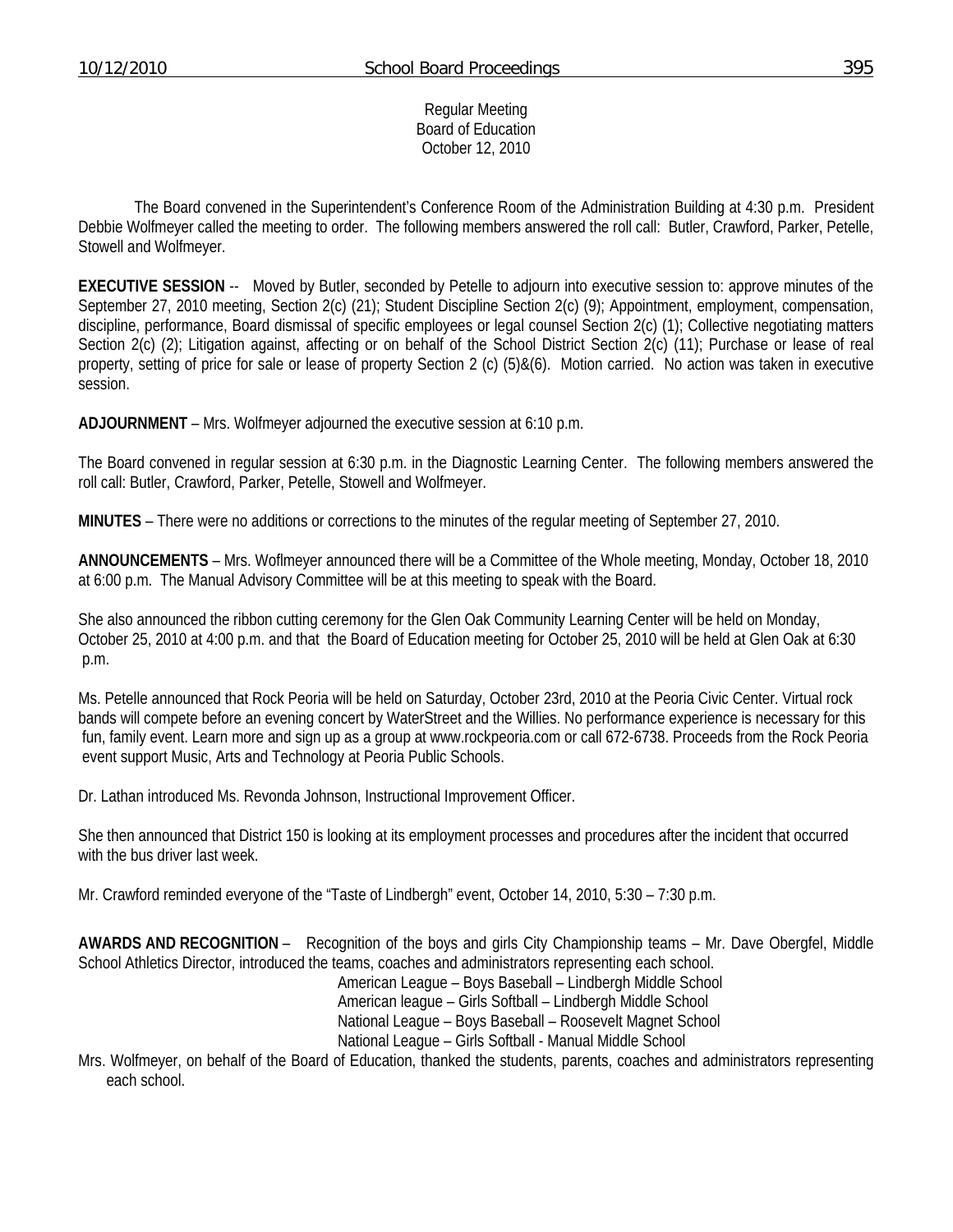# **PRESENTATIONS BY AUDIENCE** –

- Savino Sierra, 1708 S. Stanley, spoke to the board regarding the high school dress code. He feels these students need to be monitored and someone needs to enforce the dress code. He also feels the school district needs to do more routine and corrective maintenance as all buildings look to be neglected.
- Peggy Johnson, 603 W. Altorfer Ln, came to the Board to discuss the terrible behavior in the building in which she works. There are students with IEP's in large classroom settings.
- Karen Adkins-Dutro, 2610 W. Barker Ave, thanked the Board for reinstating the programs at Taft and went on to say that she would like to see the Adult Ed Program reinstated at Taft as well. She also would like to see school start times changed and have the high school start early as she saw a young student standing on the corner at 5:30 a.m. waiting for a school bus.
- Terry Knapp, 922 W. Wilshire, came to the Board to discuss his thoughts on the Charter School. He presented the Board with the results of a FOIA request from the Charter School and expressed his dissatisfaction with the lack of information received as well as their student lottery system. He went on to express concern about the large number of students at Glen Oak, busing issues in District 150 and the lack of activity buses for students.
- Sharon Crews, 2215 W. Callender, presented documentation to the Board on Quest Charter School enrollment and expressed her displeasure with District #150 on its reluctance to provide information that she has requested through FOIA's.

Mrs. Ross joined the Board Meeting via conference call at 7:10 p.m.

### **INFORMATION ITEMS – REPORTS FROM SUPERINTENDENT AND STAFF** –

- 1. REMARKABLE RULE 1 RESPECT OUR CUSTOMER
- 2. REMARKABLE RULE 2 RESPECT LEARNING
- 3. REMARKABLE RULE 3 RESPECT OUR FINANCES

 PURCHASE ORDERS OVER \$2,500 – Dr. Kinney presented this report for the Board's review. Questions were asked and answered regarding the report.

4. REMARKABLE RULE 4 – RESPECT OUR INDIVIDUAL DIFFERENCES

Since our last Board meeting report on September 27, 2010, we have received eight (8) NEW Freedom of Information act requests. Of these new requests,  $\frac{six}{dx}$  (6) were filled and two (2) are pending. Of the five (5) pending requests noted on the September 27, 2010 Board report, three (3) are still in pending status and two (2) were filled. We have received one hundred forty-four (144) requests for this calendar year.

### **CONSENT AGENDA –**

ADOPTION OF CONSENT CALENDAR – Moved by Stowell, seconded by Petelle that the Board of Education adopt the consent calendar.

On roll call, 7 ayes. Motion carried.

GIFTS TO SCHOOL DISTRICT – Moved by Stowell, seconded by Petelle that the Board of Education accept the following donations and letters of appreciation be sent to the donors.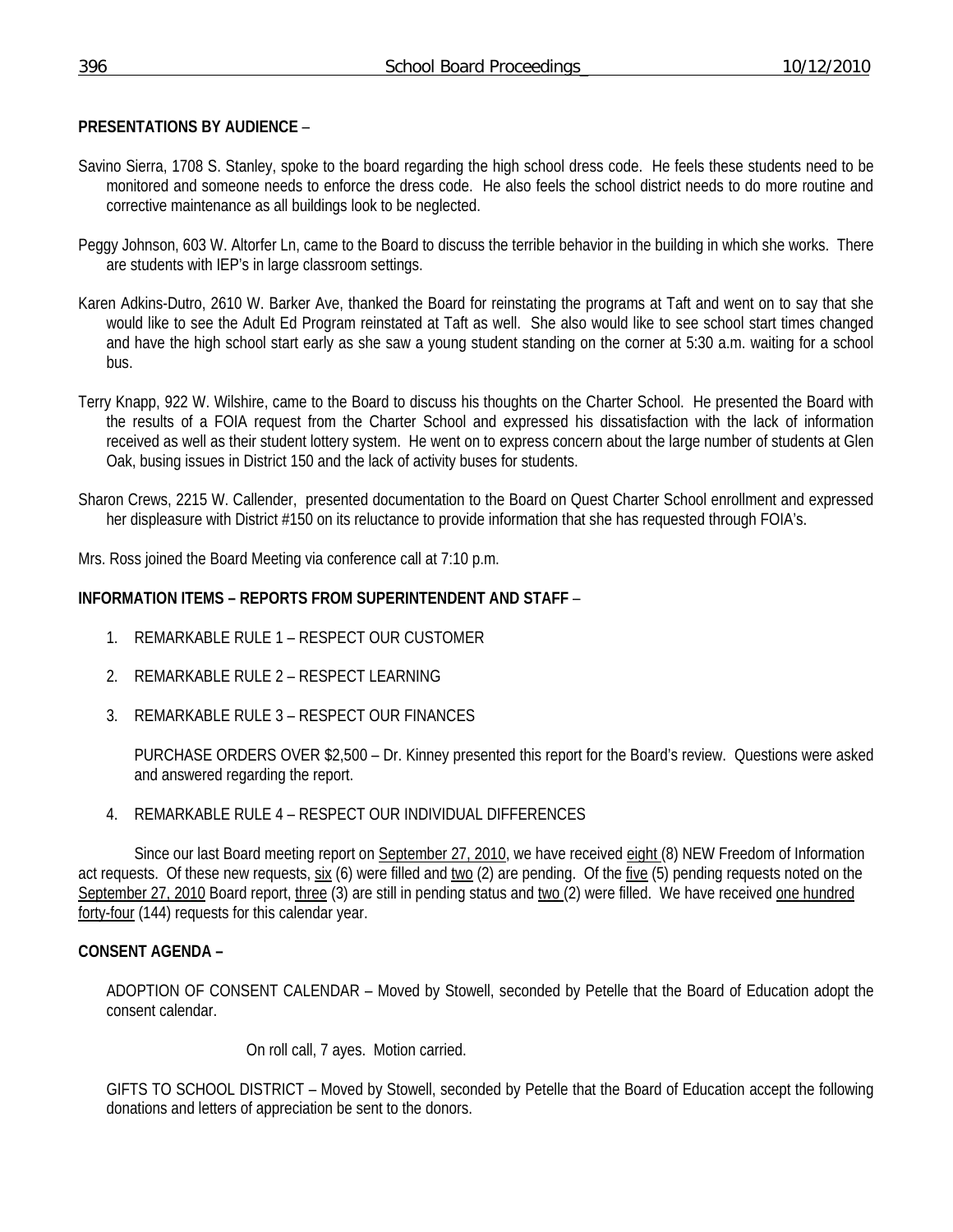**Teachers** 

\$200.00 donated by Commercial Grounds Maintenance to Harris Community Learning Center for the purchase of basketball uniforms

Shirts, valued by the donor at \$245.24, by First Federated Church to Trewyn Middle School

\$500.00 donated by Salem Lutheran Church to Thomas Jefferson to be used for student needs

Viola, valued by the donor at \$300.00, by Norma Rossi, to the Second Fiddle Donation Program

4/4 violin outfit, valued by the donor at \$175.00, by Kathleen Fahnestock, to the Second Fiddle Donation Program

Maintenance and repair for donated instruments to the Second Fiddle Donation Program, valued by the donor at \$2,365.00, by Kidder Music Service

\$680.00 donated by the Rotary Club of Peoria to Peoria Alternative High School to be used for worker incentives Soccer balls, values by the donor at \$250.00, by Kathy Spencer, to Sterling Middle School

Office furniture, valued by the donor at \$10,000.00, by State Farm Insurance Administrative Services, to Richwoods High School

 Calculators, valued by the donor at \$250.00, by the Patricia Hidden Public Servant Memorial, to Manual Middle & High **School** 

On roll call, 7 ayes. Motion carried.

PAYMENT OF BILLS – Moved by Stowell, seconded by Petelle that the Board of Education approve the payment of the following bills.

| <b>DESCRIPTION</b>                      | <b>BALANCE SHEET</b> | <b>REVENUE</b> | <b>EXPENSE</b> | <b>TOTAL</b> |
|-----------------------------------------|----------------------|----------------|----------------|--------------|
| EDUCATIONAL FUND                        | 43439.35             | 0.00           | 232,822,35     | 276,261.70   |
| <b>OPERATIONS, BUILDING &amp; MAINT</b> | 0.00                 | 0.00           | 100.007.82     | 100,007.82   |
| <b>TRANSPORTATION</b>                   | 135.79               | 0.00           | 82.147.63      | 82,283.42    |
| CAPITAL PROJECTS                        | 0.00                 | 0.00           | 58.710.33      | 58,710.33    |
| CAPITAL IMPROVEMENTS                    | 43.575.14            | 0.00           | 831.184.41     | 874,759.55   |

On roll call, 7 ayes. Motion carried.

REQUEST TO PURCHASE – Moved by Stowell, seconded by Petelle that the Board of Education approve the Request to Purchase. (Copy is on file in the board secretary's office.)

On roll call, 7 ayes. Motion carried.

HUMAN RESOURCE REPORT – Moved by Stowell, seconded by Petelle that the Board of Education approve the following human resource report as presented by the administration.

| I. | <b>Certified Personnel</b>                                                        | <b>Effective Date</b> |
|----|-----------------------------------------------------------------------------------|-----------------------|
|    | <b>Appointments</b>                                                               |                       |
|    | Teachers                                                                          | 10/13/10              |
|    | Bloch, Rachel - Franklin Edison / Kindergarten                                    |                       |
|    | Crank, Kelly – Developmental Center & Knoxville Center (Pending Physical Results) |                       |
|    | Mossey, Amanda - Sterling & Trewyn / Orchestra                                    |                       |
|    | Ward, Elizabeth - Quest Academy/Intervention Teacher (Pending Physical Results)   |                       |
|    | Tutors                                                                            | 10/13/10              |
|    | Gordon, Marcella - Kellar                                                         |                       |
|    | Harness, Patricia - Kellar                                                        |                       |
|    | Masters, Barbara - Kellar                                                         |                       |
|    | Leave of Absence                                                                  |                       |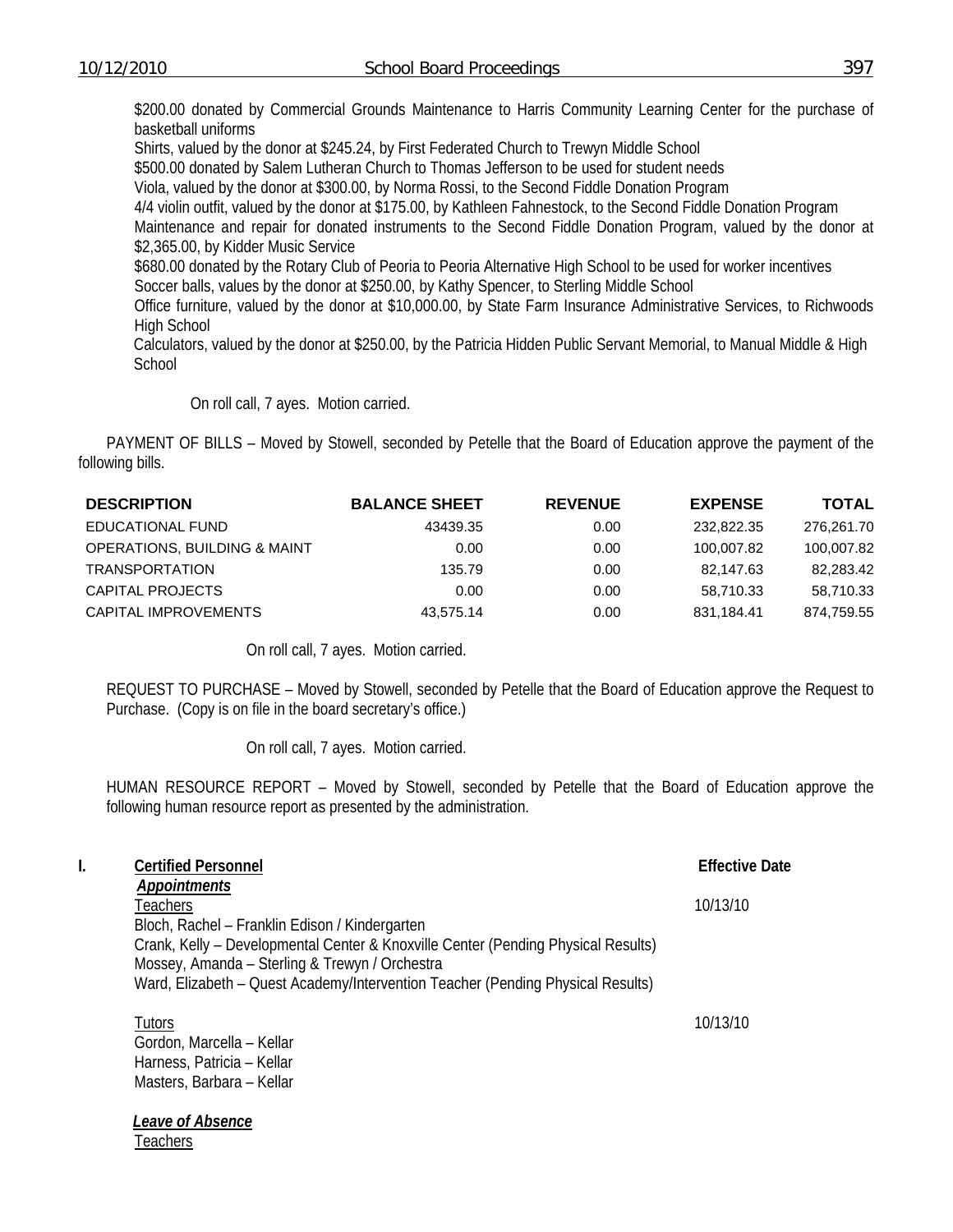| 398 | <b>School Board Proceedings</b>                                                                                                                                                                                                                                                                       |          |  |
|-----|-------------------------------------------------------------------------------------------------------------------------------------------------------------------------------------------------------------------------------------------------------------------------------------------------------|----------|--|
|     | Belshaw, Katherine - Richwoods High / English / Maternity Leave                                                                                                                                                                                                                                       | 01/24/11 |  |
|     | <b>Part-Time Position Ended</b>                                                                                                                                                                                                                                                                       |          |  |
|     | Ferrero Baker, Brooke - Psychologist/Services No Longer Needed                                                                                                                                                                                                                                        | 09/07/10 |  |
|     | <b>Resignations</b><br><b>Teachers</b>                                                                                                                                                                                                                                                                |          |  |
|     | Ellis, Michael - Richwoods High/Physical Education/Other Employment                                                                                                                                                                                                                                   | 10/02/10 |  |
| II. | <b>Non-Certified Personnel</b><br><b>Appointments</b><br>Cafeteria                                                                                                                                                                                                                                    |          |  |
|     | McGee, Venessia - Harrison / Cafeteria Manager / From Sub                                                                                                                                                                                                                                             | 09/30/10 |  |
|     | Clerical<br>Marin, Maria - Administrative Accounting Clerk / Roy Ricketts                                                                                                                                                                                                                             | 10/13/10 |  |
|     | <b>Crossing Guards</b><br>Costic, Jerome                                                                                                                                                                                                                                                              | 10/13/10 |  |
|     | Custodians<br>Meekins, James - Interim Custodian / From Driver<br>Riley, Alvin - Custodian / Manual /From Custodian @ Harrison<br>Robinson, Dennis - Head Custodian / Knoxville Center/From Custodian @Franklin-Ed<br>Sommerville, Carl - General Maintenance / Roy Ricketts/From Custodian @ Woodrow | 10/13/10 |  |
|     | Job Coaches<br>Kelly, Brooklyn                                                                                                                                                                                                                                                                        | 10/13/10 |  |
|     | <b>Safety Patrol</b><br>Hill, Kevin - Sterling                                                                                                                                                                                                                                                        | 10/13/10 |  |
|     | <b>Student Workers</b><br>Dye, Ciara<br>Hendon, Beonica<br>Jackson, Dwayne - Von Steuben                                                                                                                                                                                                              | 10/13/10 |  |
|     | Smith, Jordan - Hines<br>Sous, Andrea                                                                                                                                                                                                                                                                 |          |  |
|     | Transportation<br>Mariner, Alfa - Monitor / From Driver                                                                                                                                                                                                                                               | 09/20/10 |  |
|     | <b>Transportation (Pending Pre-Employment Documents)</b>                                                                                                                                                                                                                                              | 10/13/10 |  |
|     | Brill, Sara - Driver<br>Cagle-Smith, Tiffany - Monitor<br>Gaines, Brian - Driver<br>Hart, Turanna - Driver<br>Watson, Kashawn - Driver<br>Williams, Penny - Driver<br>Williams, Robert - Driver<br>Williams, Ulexis - Driver                                                                          | 09/28/10 |  |
|     | Wright, Peter - Driver<br>Young, Kale - Driver                                                                                                                                                                                                                                                        |          |  |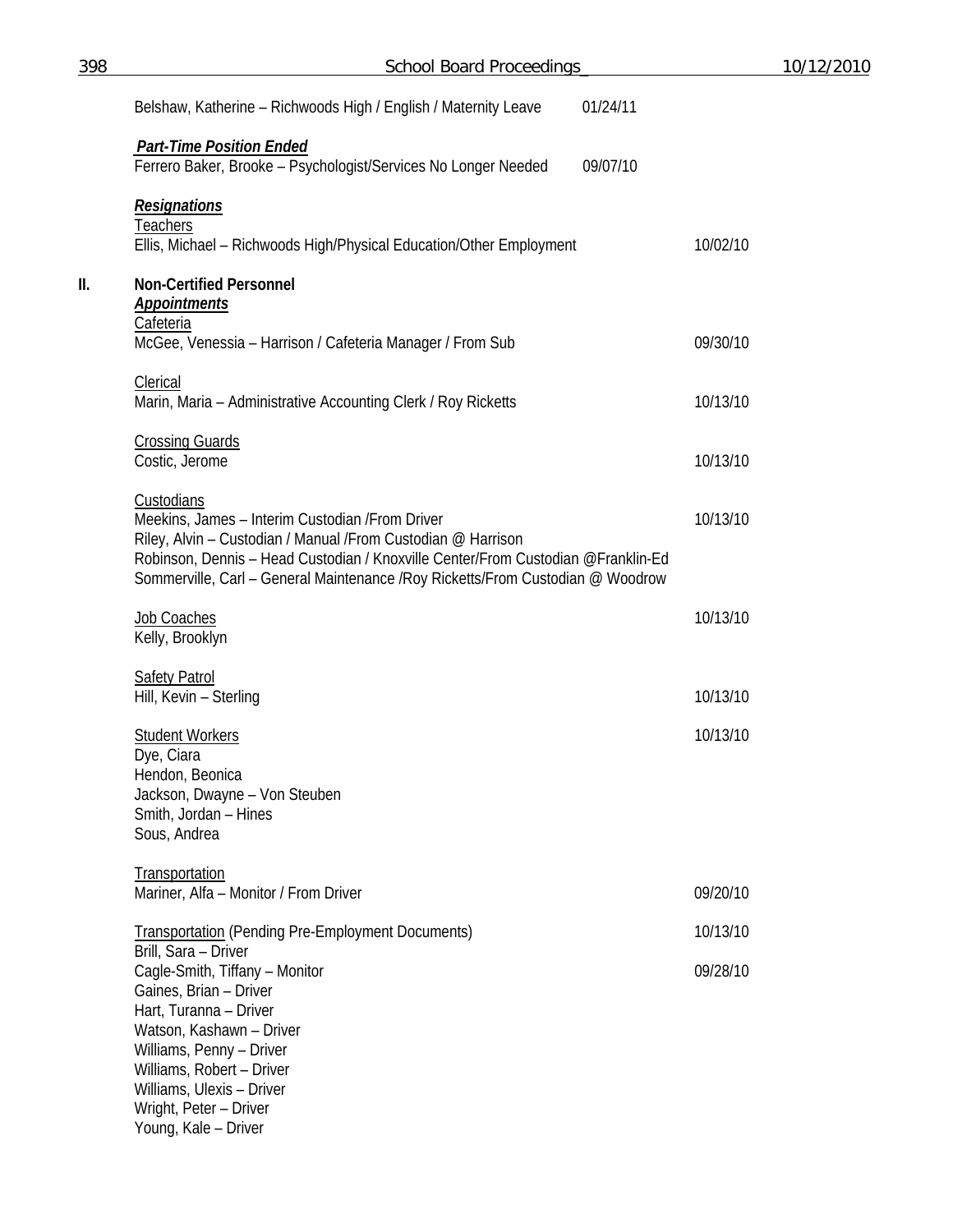| <b>Leave of Absence</b>                                         |                      |
|-----------------------------------------------------------------|----------------------|
| Cafeteria<br>Jackson, Dora - Manual High / Disability Leave     | 09/28/10             |
| Retirements                                                     |                      |
| Cafeteria                                                       |                      |
| Lee, Yvonne - Peoria High                                       | 05/31/11             |
| Custodians                                                      |                      |
| McKnight, Bela - Harrison                                       | 05/31/11             |
| <b>Teacher Aides</b>                                            |                      |
| Thornton, Geaneen - Hines                                       | 05/31/11             |
| <b>Transportation</b>                                           |                      |
| Lohnes, Vickie - Driver                                         | 05/31/11             |
| Wright, Gary - Mechanic / Retirement Date Change                | 03/17/11             |
| <b>Resignations</b>                                             |                      |
| <b>Crossing Guards</b>                                          |                      |
| Hill, Jimmie - Did Not Return for 2010-2011 School Year         | 08/18/10             |
| Williams Sr., Arthur - Did Not Return for 2010-2011 School Year | 08/18/10             |
| <b>Custodians</b>                                               |                      |
| Shelton, Roshima - Manual High / Other Employment               | 09/28/10             |
| <b>Teacher Aides</b>                                            |                      |
| Nash, Latonya - Trewyn                                          | 10/07/10             |
| Transportation                                                  |                      |
| Jackson, Walter - Driver / Other Employment                     | 09/22/10             |
| Mendez, Jennifer - Driver / Other Employment                    | 09/22/10             |
| Miles, Charles - Monitor / No Reason Given                      | 09/28/10             |
| <b>Rescinded Employment</b>                                     |                      |
| Transportation                                                  | 09/28/10             |
| Gentry, Danica - Monitor                                        |                      |
| Harris-Scott, Alice - Monitor                                   |                      |
| Johnson, Gregory - Driver                                       | 09/23/10             |
| Kelch, Lawrence - Monitor                                       |                      |
| Wyman, Misty - Driver                                           |                      |
| <b>Terminations</b>                                             |                      |
| <b>Behavioral Attendants</b>                                    |                      |
| Bailey, Scedric                                                 | 10/06/10<br>10/06/10 |
| Buckley, Marcella - Job Performance                             |                      |
| <b>Teacher Aides</b>                                            |                      |
| Broadnax, Charity - Job Performance                             | 10/06/10             |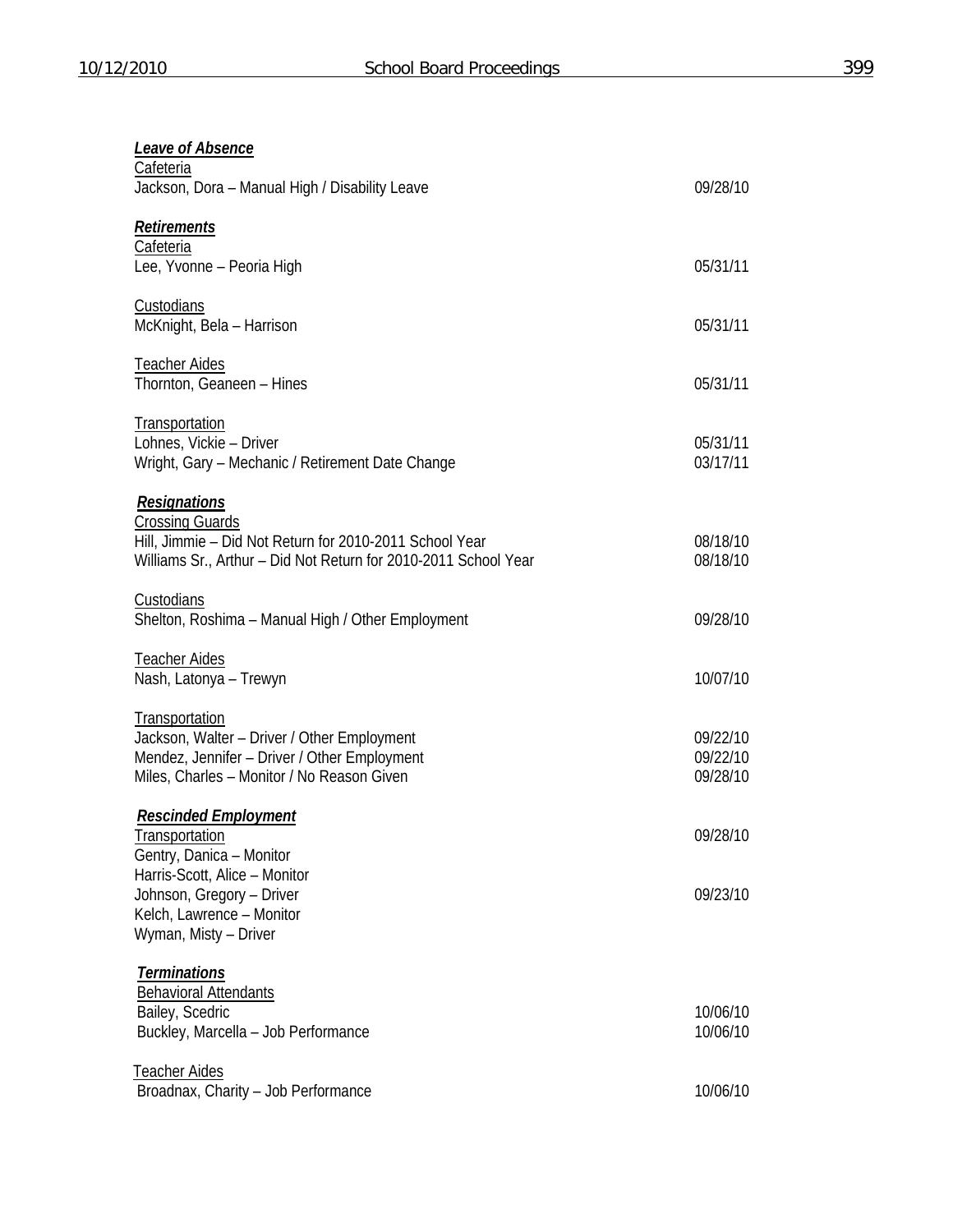|      | Transportation<br>Stewart, Gary - Driver                                                                                                                                                                                                                                           | 10/04/10                                                                                                                         |
|------|------------------------------------------------------------------------------------------------------------------------------------------------------------------------------------------------------------------------------------------------------------------------------------|----------------------------------------------------------------------------------------------------------------------------------|
| III. | <b>Certified Substitutes</b><br><b>Appointments</b><br><b>Teachers</b><br>Baurer, Barbara<br>Benedict, Ellen<br>Burdick, Norman<br>Decker, Matthew<br>Doubet, Amanda<br>Feinhals, Elyse<br>Grayer, Marilyn<br>Hammonds, Richard<br>Huber, Sarah<br>Rogers, Matthew<br>Smith, Donna | 10/01/10<br>10/04/10<br>10/13/10<br>10/04/10<br>10/13/10<br>10/01/10<br>10/04/10<br>10/13/10<br>10/13/10<br>10/05/10<br>10/01/10 |
|      | Soulsby, Connie<br><b>Resignations</b><br>Teachers<br>Abel, Ruth - Other Employment<br>Marciniak, Michelle - No Reason Given<br>Matlock, Kathy - No Reason Given                                                                                                                   | 10/13/10<br>09/30/10<br>09/28/10<br>10/01/10                                                                                     |
| IV.  | <b>Non-Certified Substitutes</b><br><b>Appointments</b><br>Cafeteria<br>Marshall, Tracie                                                                                                                                                                                           | 10/13/10                                                                                                                         |
|      | Addendum                                                                                                                                                                                                                                                                           |                                                                                                                                  |
|      | <b>Teachers</b><br>Williams, Cami - Manual High / Special Education                                                                                                                                                                                                                | 09/27/10                                                                                                                         |

On roll call, 7 ayes. Motion carried.

TRAVEL REQUESTS – Moved by Stowell, seconded by Petelle that the Board of Education approve the travel requests as presented by the administration. (Copy is on file in the board secretary's office.)

On roll call, 7 ayes. Motion carried.

Mrs. Ross has requested that the Board be presented with all expenses for Travel Requests, including substitute costs.

RENEWAL OF ARMORED CAR SERVICE WITH GARDA – Moved by Stowell, seconded by Petelle that the Board of Education approve a contract with Garda for armored car services for Manual, Peoria High and Richwoods through the end of September 2011 as presented.

On roll call, 7 ayes. Motion carried.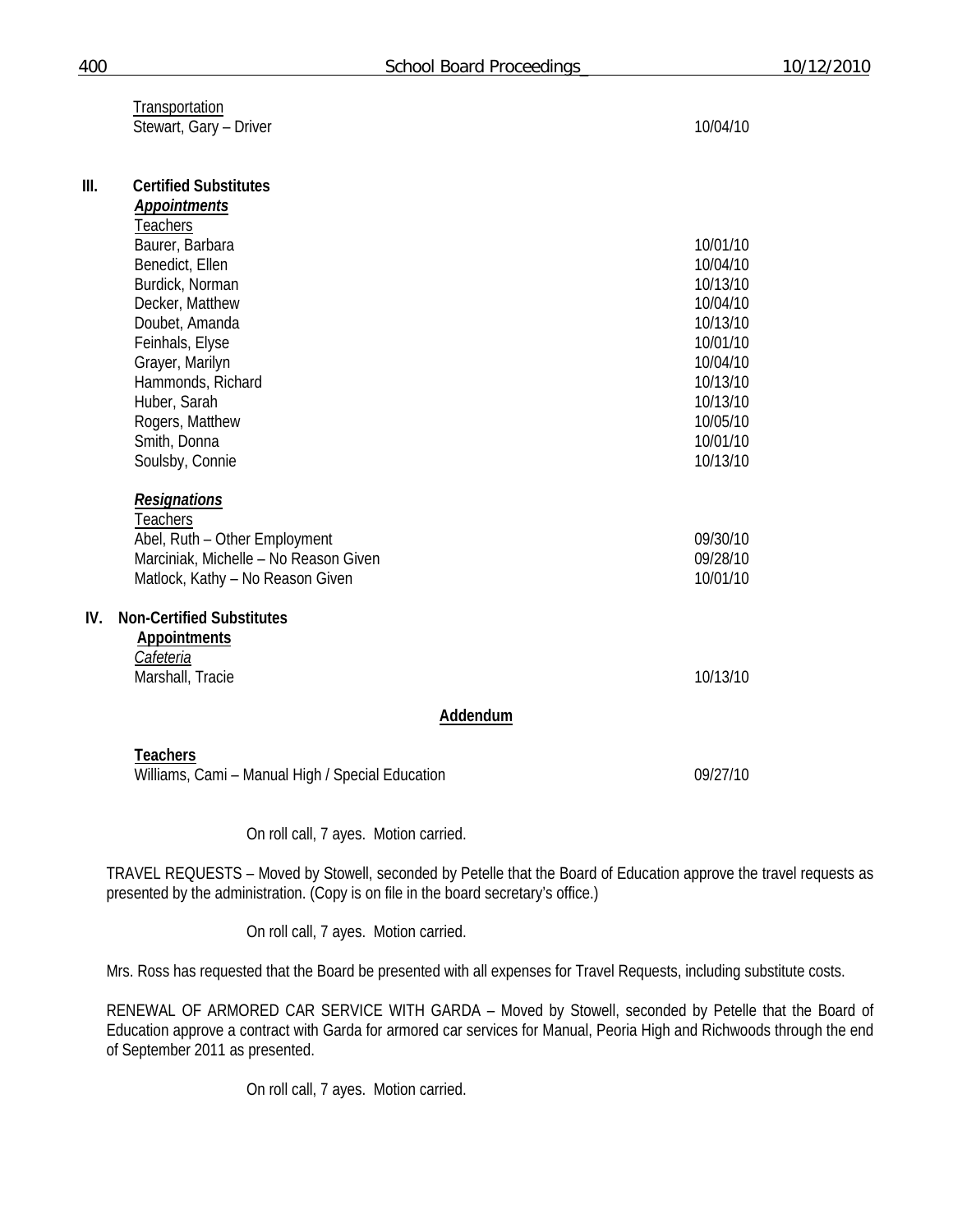Mr. Stowell would like to see the administration look into the possibility of three pick-ups per week in future contracts with Garda.

## **DELIBERATION AGENDA** - .

Revocation of Alternative Probation - Moved by Stowell seconded by Parker that the Board of Education approve the Revocation of Alternative Probation listed on the report dated October 13, 2010, as presented.

> On roll call, 6 ayes. Butler, Crawford , Parker, Petelle, Stowell, Wolfmeyer, 1 abstain. Ross. Motion carried.

Rescind Expulsion – Moved by Stowell, seconded by Parker that the Board of Education approve Rescinding the Expulsion listed on the report dated October 12, 2010, as presented.

> On roll call, 6 ayes. Butler, Crawford, Parker, Petelle, Stowell, Wolfmeyer, 1 abstain. Ross. Motion carried.

MEMORANDUM OF UNDERSTANDING BETWEEN THE BOARD OF EDUCATION, PEORIA PUBLIC SCHOOL DISTRICT #150 AND THE PEORIA FEDERATION OF SUPPORT STAFF, IFT-AFT/AFL-CIO, LOCAL #6099 – Moved by Ross, seconded by Parker that the Board of Education approve the Memorandum of Understanding (MOU) as entered by the Board of Education of the City of Peoria Public School District #150 (Board) and the Peoria Federation of Support Staff, IFT-AFT, AFL-CIO, Local #6099 (Union) and amends the current Collective Bargaining Agreement (Contract) between the parties effective from July 1, 2007 through June 30, 2010. This MOU is entered into pursuant to a Settlement Agreement between the parties to resolve a grievance between the parties.

On roll call, 7 ayes. Motion carried.

### **REPORTS AND SUGGESTIONS BY BOARD MEMBERS** –

Mrs. Ross presented information on the Choice Neighborhood Grant being sought by the PHA with the assistance of Clyde Gulley and the City of Peoria. Members of this group will present information at the Committee of the Whole meeting on Monday, October 18, 2010 in hopes of collaborating with District #150.

The Building Committee will be meeting on Tuesday, October 19, 2010 at noon.

Mrs. Woflmeyer announced there will be a Committee of the Whole meeting, Monday, October 18, 2010 at 6:00 p.m. The Manual Advisory Committee has been invited to speak with the Board.

She also announced the ribbon cutting ceremony for the Glen Oak Community Learning Center will be held on Monday, October 25, 2010 at 4:00 p.m. and the Board of Education meeting for October 25, 2010 will be held at Glen Oak at 6:30 p.m.

ADJOURNMENT – Mrs. Wolfmeyer adjourned the regular meeting at 7:30 p.m.

 Joan L. Bastian Board Secretary

ATTEST:

Debbie L. Wolfmeyer Board President